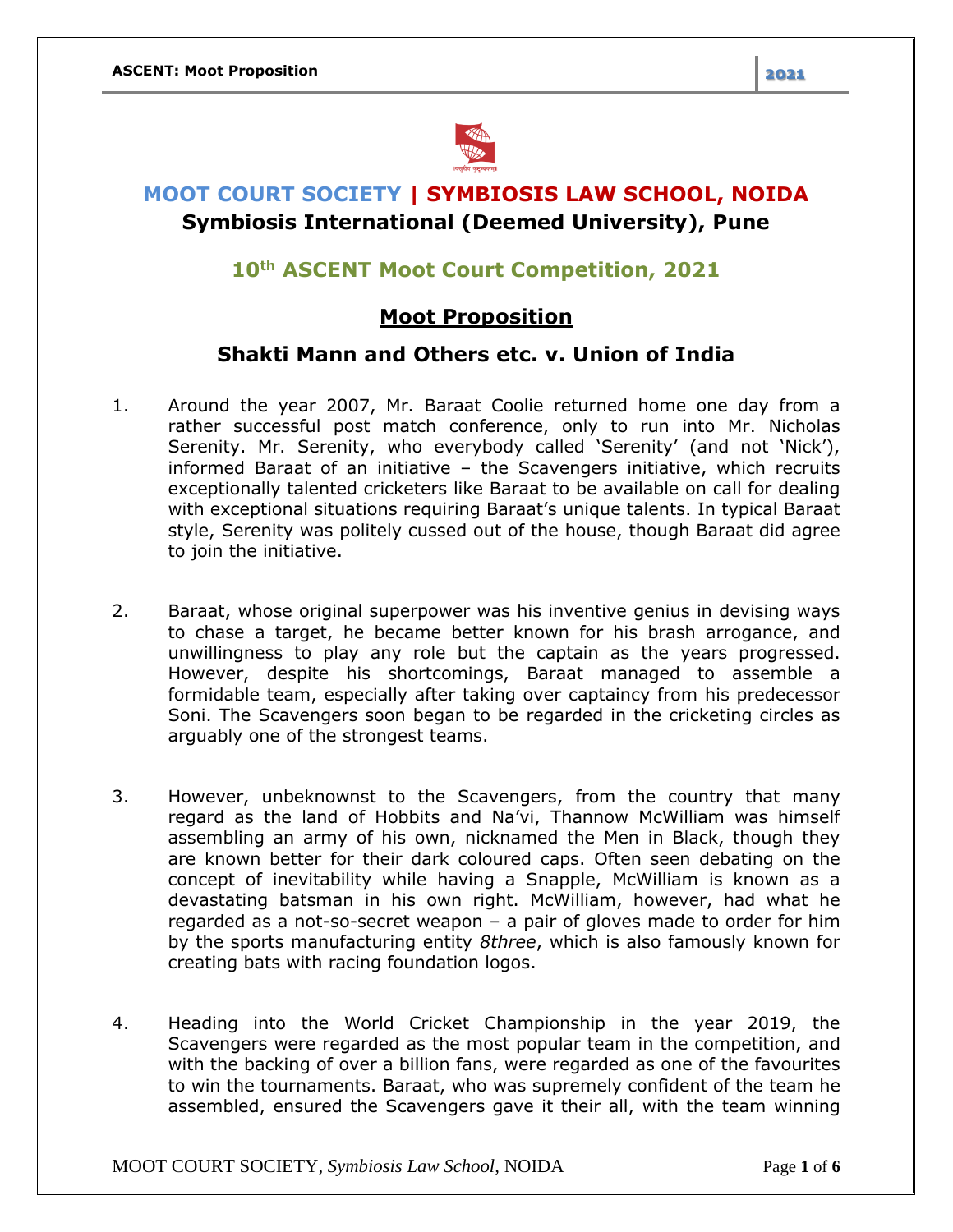in all their group matches barring one. Their match with the Men in Black, however, was abandoned without a ball being bowled, leading to many wondering how inevitable was inevitable.

- 5. Shortly after the group stage matches were over, McWilliam, visited a local pub run by a man with a red skullcap. McWilliam struck a deal with the pub owner, which enabled him to obtain a new part for his gloves, though – as the bartender warned – the cost for the new part is ten boundaries. McWilliam, who dearly cherished his boundaries, willingly sacrificed the same, to obtain the part, and empower his gloves.
- 6. Soon thereafter, in the semi-finals, McWilliam proved his inevitability. As the Scavengers began their innings, a solitary snap by McWilliam caused half the Scavengers to collapse for less than ten runs, turning not merely the ranks of the Scavengers, but the collective hope of the entire country into dust. The Scavengers, scuttled out well before they reached the target set by the Men in Black, lost the match, leaving Baraat devastated; he scored only one run himself. The Men in Black went on to lose their next match owing to their being short by ten boundaries. The post-match conference saw a reporter asking McWilliam what did the semi-final success cost, and a despondent McWilliam responding, "everything".
- 7. Though the Scavengers broke up soon thereafter, with Baraat giving up cricket for good to return to his pursuit of his doctorate in Physics, many of the Scavengers yearned for a possibility to get the nation's dejected hope back to normal. Efforts to build places of worship, strike at surgeons, and even create new territories out of hill stations could not get the citizens' back on their feet.
- 8. However, the loss in the match lit a fire under Baraat's belly, who began experimenting with time travel in earnest, in the hope that he might be able to revisit the match, and undo the wrong he committed. Collaborating with Prof. Halka Singh, Baraat managed to create a working example of the Gödel metric at a nanoparticle level, which in itself was hailed as a massive breakthrough. However, Prof. Halka managed to scale the discovery, which Baraat managed to implement in an electricity-powered machine, resulting in a machine capable of transporting a person backward or forward in time.
- 9. Though the results of the study were widely doubted when initially published, especially given the well established belief that time travel on non-quantum levels or with particles having mass is impossible, the study passed peer review, and was duly published. Baraat and Prof. Halka patented the machine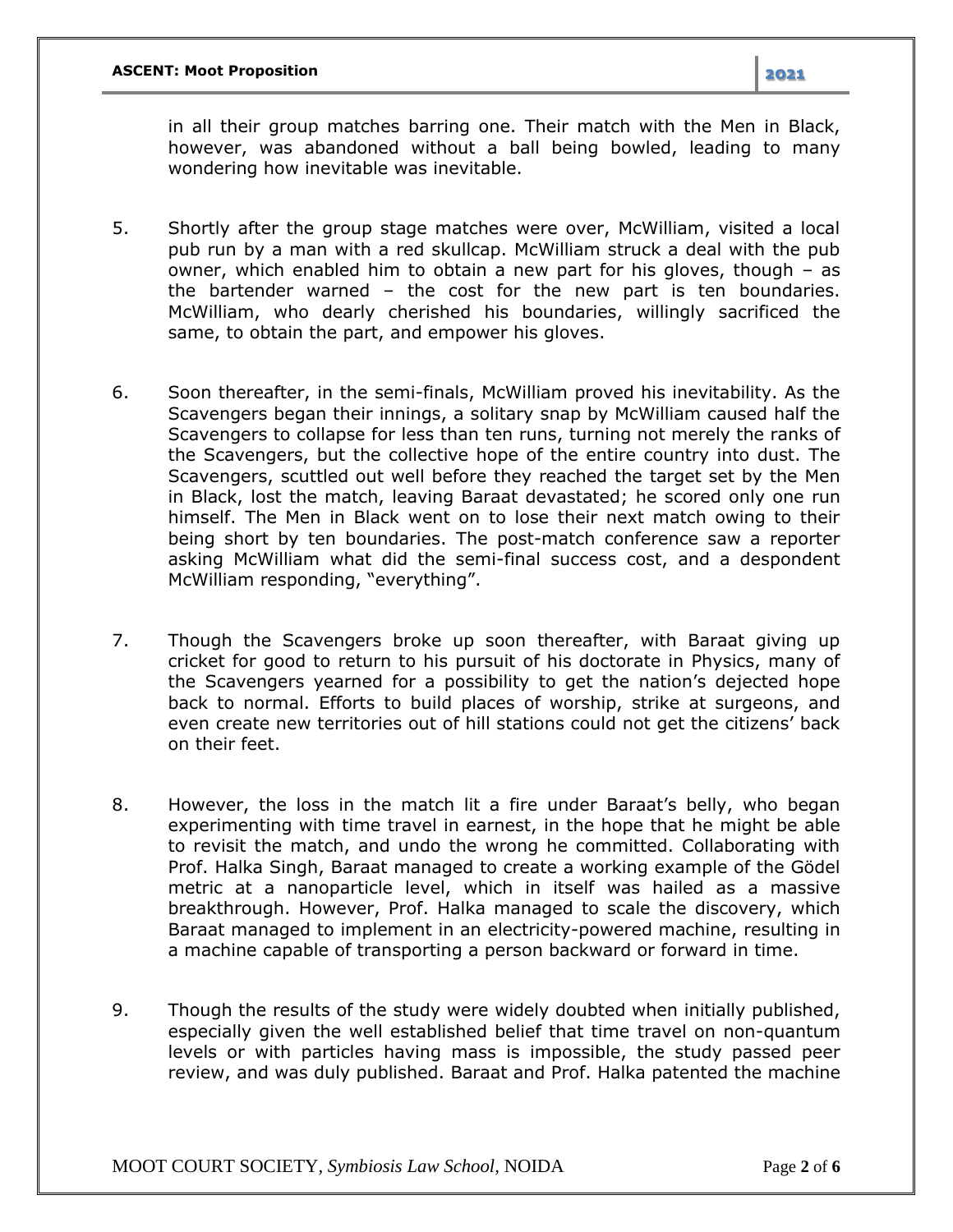and made it freely available to the general public without any payment of license, for non-commercial use.

- 10. The President of India, however, promulgated the Time Travel (Prohibition) Ordinance, 2019 a day after the paper was published, making impermissible and punishable any attempts whatsoever at assembling or using a Time Machine. The Ordinance was repealed shortly thereafter, and replaced by the Prohibition of Time Travel Act, 2019 ("**Act**") passed by the Parliament on the first day of its Winter Session, with both houses unanimously supporting the Act. The statement of objects and reasons clarified that due to the uncertain nature of the concept of time travel, which is known to be fraught with possible paradoxes including the Grandfather Paradox, the ability to, as well as the act of time travel is in itself being prohibited, with extremely harsh punishments being prescribed so as to deter any attempts at time travel.
- 11. Baraat and Prof. Halka held multiple conferences where they repeatedly clarified that it is impossible for a person to change anything in the timeline by way of time travel, owing to the very nature of time travel as discussed in the Novikov self-consistency conjecture. They explained that this was the reason for the lack of time travellers, who – they supposed – were possibly everywhere, but are incapable of revealing that they are from a different time. They explained that it is impossible for anyone to obtain any information, whether from the past or the future, and return to the present to use it in any manner that would not otherwise be possible.
- 12. "It is the reason for which I even tried to invent the time machine to go back to 9<sup>th</sup> July and try and redeem myself", Baraat explained in one of the conferences, wistfully. "I had hoped that I could go back and change history, only to realise that it is impossible. It is a concept based in quantum physics that can sound counter-intuitive when you consider it at a classical level, but when you go to the past or the future, you are merely going to repeat your experiences. I actually believed the alternate realities theory that the movie *Endplay* suggested, but it is not possible. It expects a cross-interaction between multiple universes; it is just not possible. Trust me, the scorecard would have read very differently today otherwise!"
- 13. Though the Union of India expressed considerably scepticism at the claims by Baraat and Prof. Halka, multiple experts on the subject from across the globe, including a commission of experts appointed by the Union of India to study the paper published by them agreed that what the authors claimed was genuine – time travel, though a novelty and an excellent contribution to the pedagogy of dimensions, is otherwise of no utility. By February 2020, it was unequivocally accepted by experts that the time travel discovered by Baraat and Prof. Halka is at best useful for people who may want to re-live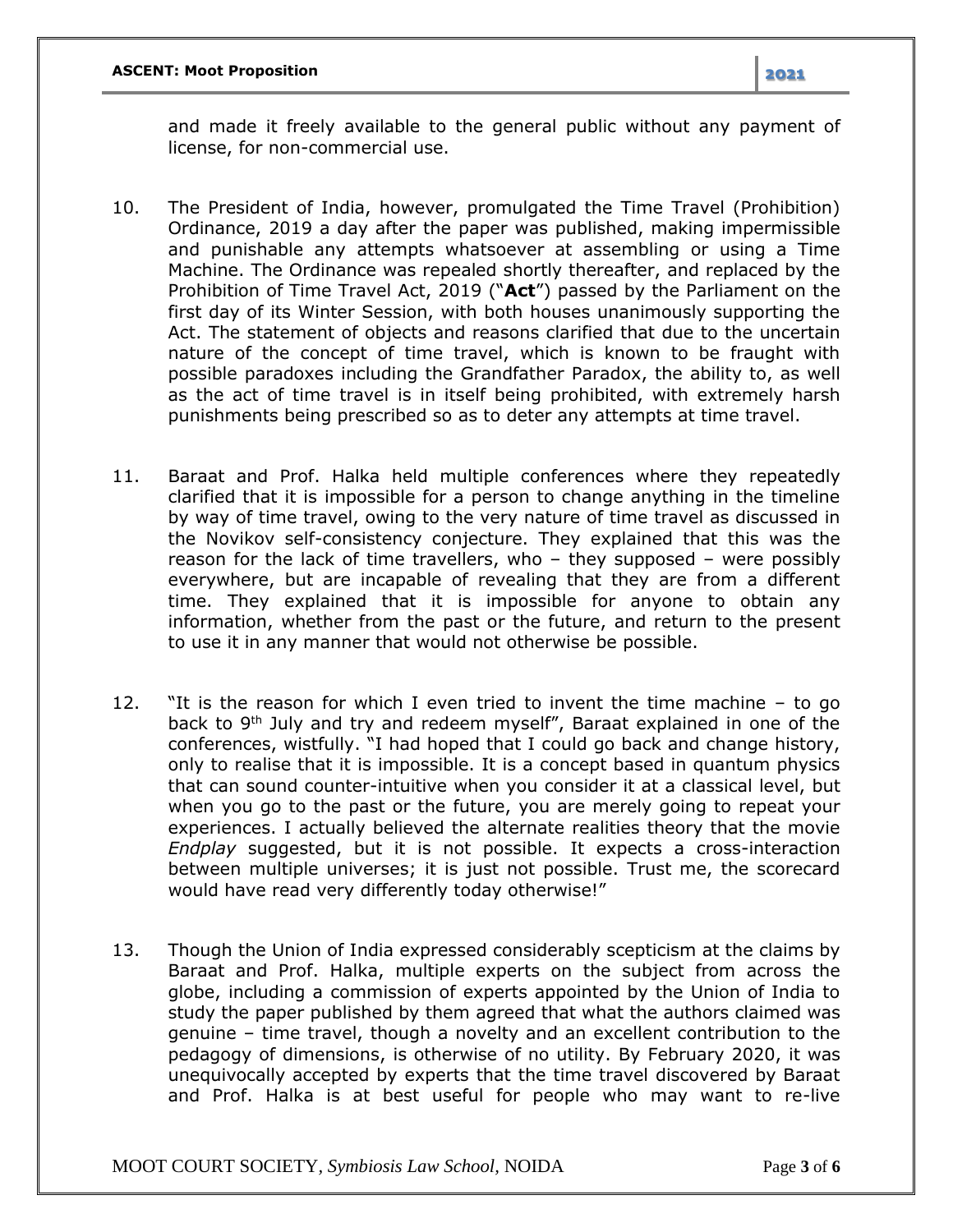memories, for any new memories gained during the process is automatically erased owing to the chronology protection principles when the person returns to their perceived 'present'.

- 14. Time travel quickly became a global phenomenon, with countries like Japan sprouting "time travel cafes", which provided free access to time travel machines, and charged for food and beverages. Certain countries with strong censorship laws prohibited time travel in its entirety, despite experts' attempts to explain to these countries that it is impossible for a person to travel in time and discover something new that they did not already know, and bring the memory back into the present.
- 15. Meanwhile, in the last week of November 2019, various Writ Petitions were filed by various entities as well as individuals challenging the Act in various High Courts. The primary contention of the Petitioners was that Article 19(1)(d) guaranteed the freedom of movement to citizens, which includes the right to move in any dimension, including time. It was contended that such a freedom cannot be restricted in the manner done by the Act. The Union of India took a unanimous stand in these proceedings that the right to freedom of movement was guaranteed by the Constitution when it was understood that it was physically impossible for a person to move in any dimension beyond three. This cannot be extended to include the right to time travel, which is not the nature of movement as was contemplated by the Constitution makers.
- 16. The High Court of Bombay, in one of the Writ Petitions being entertained by it, issued an interim order on 22<sup>nd</sup> November 2019 staying the operation of the Act within the State of Maharashtra at the time of issuing notice on the Petition.
- 17. In a suit that was pending since 2014, one of the Defendants, Mr. Shakti Mann, moved an application on 24<sup>th</sup> November 2019 seeking permission to lead additional evidence, contending that he constructed a time machine based on Baraat and Prof. Halka's paper, travelled back in time and recalled that he has additional documents available in a particular bank locker, which are relevant and material to the suit. The application was scheduled to be heard on 27<sup>th</sup> November 2019. However, by its order dated 26<sup>th</sup> November 2019, the Division Bench hearing the challenge to the Act modified the interim order. It held that no person shall be entitled to time travel solely with a view to filing additional evidence in a suit. Consequently, the application for additional evidence was dismissed as not maintainable.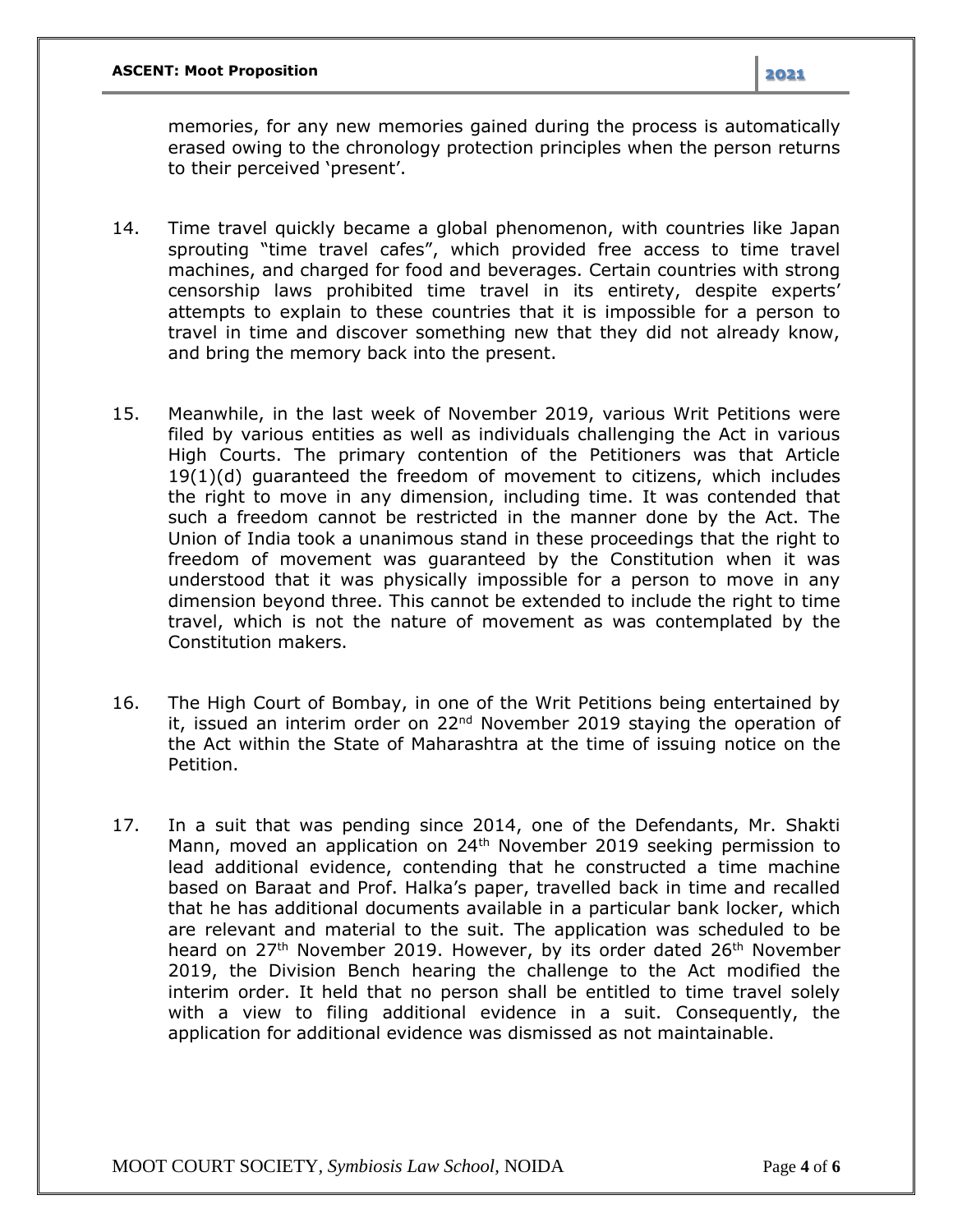- 18. By its order on  $12<sup>th</sup>$  December 2019, the Supreme Court transferred all petitions challenging the Act to itself. It directed that the matters be placed before a Constitution Bench for hearing and deciding the question of whether a fundamental right to freedom of time travel can be traced to Article 19(1)(d) before proceeding further with the petitions. It further clarified that the interim order dated 22<sup>nd</sup> November 2019 of the High Court of Bombay shall remain stayed pending decision in the matters.
- 19. Further, Mr. Mann preferred a writ petition under Article 32 of the Constitution of India against the order dated  $26<sup>th</sup>$  November 2019 of the Division Bench of the High Court of Bombay, contending that the same violated his Fundamental Right to freedom of movement. The Supreme Court directed that the Petition be heard alongwith the other petitions, and directed that a bench of at least eleven judges be constituted to hear all the petitions together.
- 20. Due to the pandemic circumstances, the hearing of the petition was deferred, and the Supreme Court directed that the matters be listed for final hearing on August 14, 2021. It further directed parties to file their memorandum of submissions on or before July 18, 2021. It framed the following issues for the hearing, and directed that unless compelling reasons are shown, no further issues will be taken up for hearing:
	- 20.1. Whether Article 19(1)(d) includes within its ambit the right to freedom of movement in time?
	- 20.2. Whether the Supreme Court can issue a writ of certiorari under Article 32 against a judicial order of the High Court?

#### **Notes:**

- i) The names, characters, incidents are fictitious, and created for academic purposes.
- ii) The parties are at liberty to re-arrange the issues, and to create sub-issues. Sub-issues must be wholly capable of being subsumed in the issue as formulated by the Supreme Court.
- iii) The Union of India is not placing any reliance on the fact that in time travel, the traveller does not actually physically move, and arrives at the same place in the past or the future.
- iv) There is no dispute as to whether the restriction is a reasonable restriction, or whether it is in public interest.